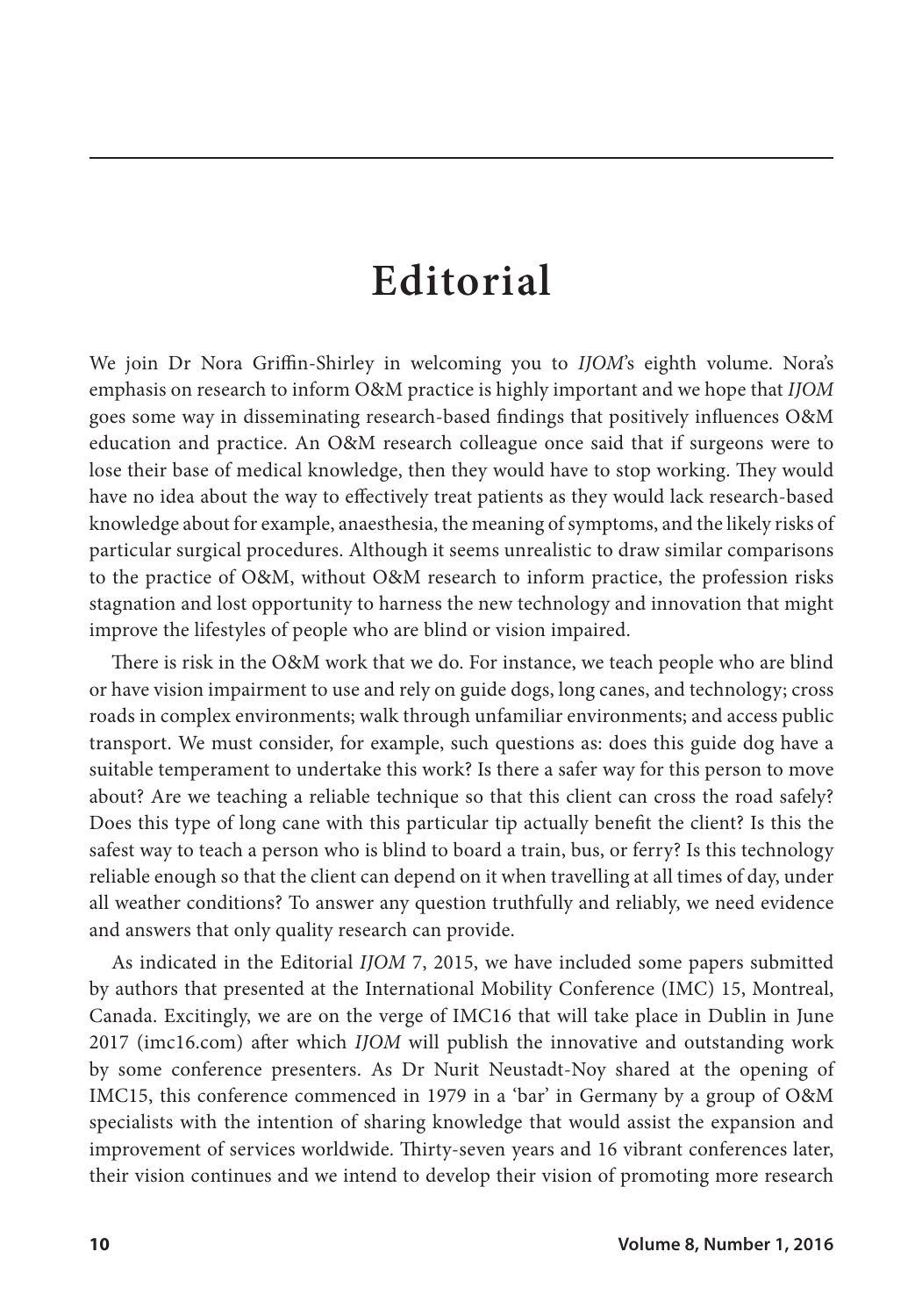and networking at conferences such as this. Networking at IMCs has resulted in some significant collaborative projects for example, devising ways to deliver O&M programs remotely in hard-to-get-to regions in Australia, Canada, and the United States. Such initial work could possibly be the forerunner to more mainstream remote services becoming available in the future within countries as well as between countries. Why isn't it possible for an O&M specialist in a particular country, sitting at his or her work desk, to deliver an O&M program to a person with vision impairment in another country? I refer you to the work of Barrett-Lennard that is presented in this volume.

Within this volume the lead article by Bourquin, Wall Emerson, Sauerburger, and Barlow investigated the effect of various types of pedestrian gazing toward drivers to observe driver yielding (stopping) behaviour. Remarkably, they found no significant difference in the driver's yielding behaviour between gazing at the driver and not gazing at the driver. This discovery is somewhat surprising and perhaps a little confronting since many O&M specialists believe that when a client looks toward a driver it will reduce their speed or they will stop for the person with vision impairment. The authors discuss the reasons why this discovery is not necessarily a negative finding. The implications for teaching individuals with vision impairment road crossing skills are also discussed.

Lane, Matthews, Ellison, and Palmer examined the health benefits of dog guides on their handlers. Their study involved three focus groups of dog guide handlers from three Australian states. They identified that there were numerous positive changes that dog guides had on the handler's life. These findings are important and contribute to a small but increasing body of research indicating similar findings. IMC15 provided a visual presentation about the reliable use of robotics to assist a person's O&M. These robots accessed a variety of environments at a variety of speeds across any surface or terrain. Although there has been no research on this topic, it would be interesting to discover whether dog guide handlers reported similar positive life changes using robots while enjoying a companion animal as well.

Gallimore, Keay, and Tinsley reported on the five-year development of the Client Evaluation Tool (CET). The CET is an outcome measure designed to evaluate the progress of adult clients who undertake O&M programs. Also included are the results of the tool having been used by 361 clients. The CET appears valid and reliable. It can be applied to all types of O&M programs including guide dog programs, and can be administered in a relatively short period of time.

Ambrose-Zaken reviewed 50 US state education websites and surveyed US personnel preparation programs training teachers of learners with vision impairment (TVI) to teach O&M skills and related services. It appears that TVIs' education in O&M is limited and she discusses the implications of this limited education on the O&M profession.